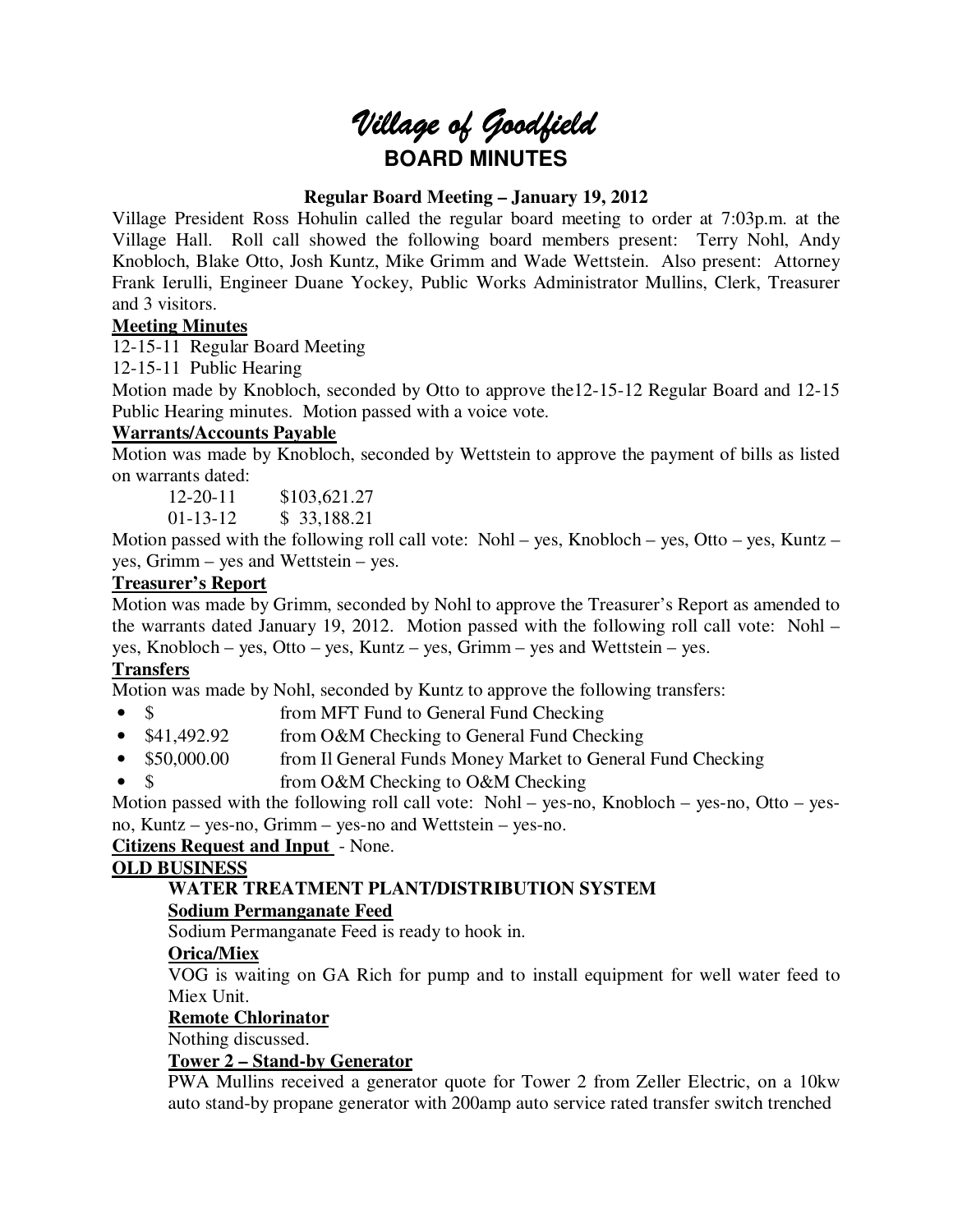from generator to electric service for \$5030. Motion was made by Otto, seconded by Grimm to approve the generator for \$5030. Motion passed with the following roll call vote: Nohl – yes, Knobloch – yes, Otto – yes, Kuntz – yes, Grimm – yes and Wettstein – yes. Motion was made by Otto, seconded by Nohl to approve alternate bid for running wires to facilitate a portable generator temporarily, \$800 switch and cord. Motion passed with the following roll call vote: Nohl – yes, Knobloch – yes, Otto – yes, Kuntz – yes, Grimm – yes and Wettstein – yes.

The insulation on Tower 2 was not thick enough and not adhering to some areas. US Insulation Co. will return to correct problem areas as marked by Ed Duran of Lewis, Yockey & Brown. Engineer recommends paying  $\frac{1}{2}$  of invoice, which would be \$2,618.00. Motion was made by Grimm, seconded by Wettstein to approve partial payment of \$2, 618.00 to US Insulation Co. Motion passed with the following roll call vote: Nohl – yes, Knobloch – yes, Otto – yes, Kuntz – yes, Grimm – yes and Wettstein – yes.

## **Repairs Tower 1**

CBI has completed repairs on tower 1 and did an excellent job. Motion was made by Wettstein, seconded by Grimm to approve payment of \$11,700 to CBI. Motion passed with the following roll call vote: Nohl – yes, Knobloch – yes, Otto – yes, Kuntz – yes, Grimm – yes and Wettstein – yes.

When removing insulation on pipe on tower 1 CBI found that the pipe is rusted, needs to be painted, some rust spots repaired and new insulation installed on pipe. An estimate will be requested in the spring.

## **IDOT Culvert Rte. 150**

IDOT will allow watermain to stay in place without being rerouted, however IDOT said Village Engineer or VOG employee must be present at the time of construction around and over the existing watermain.

## **SEWER TREATMENT PLANT/DISTRIBUTION SYSTEM**

## **Sewer Treatment Plant/Distribution System**

Nothing discussed.

## **Rock Filter Installation**

The rock filter installation is operating. Waiting for pay request.

## **Payment of outstanding invoices upon request of Village Engineer**

No payment of outstanding invoices.

#### **(DSS LLC) Vermeer Construction**

Vermeer asked Engineer Yockey to do a site visit at the Old Stuckey's location to discuss ditch areas on the west and south side of property. Vermeer would like to add dirt to ditches so they are not so steep and easier to maintain. Duane will look into options.

Duane and Vermeer owner also discussed problems with the new ditch to the road area south of the new Vermeer building. No drainage ditch was installed at time of construction and water is standing on edge of road in one area.

## **East Martin Road Infrastructure (Vermeer Property)**

Nothing discussed.

#### **CNH Sewer Easements**

Engineer Yockey sent documents to Greg Townsend. The Village would like to get the easements completed.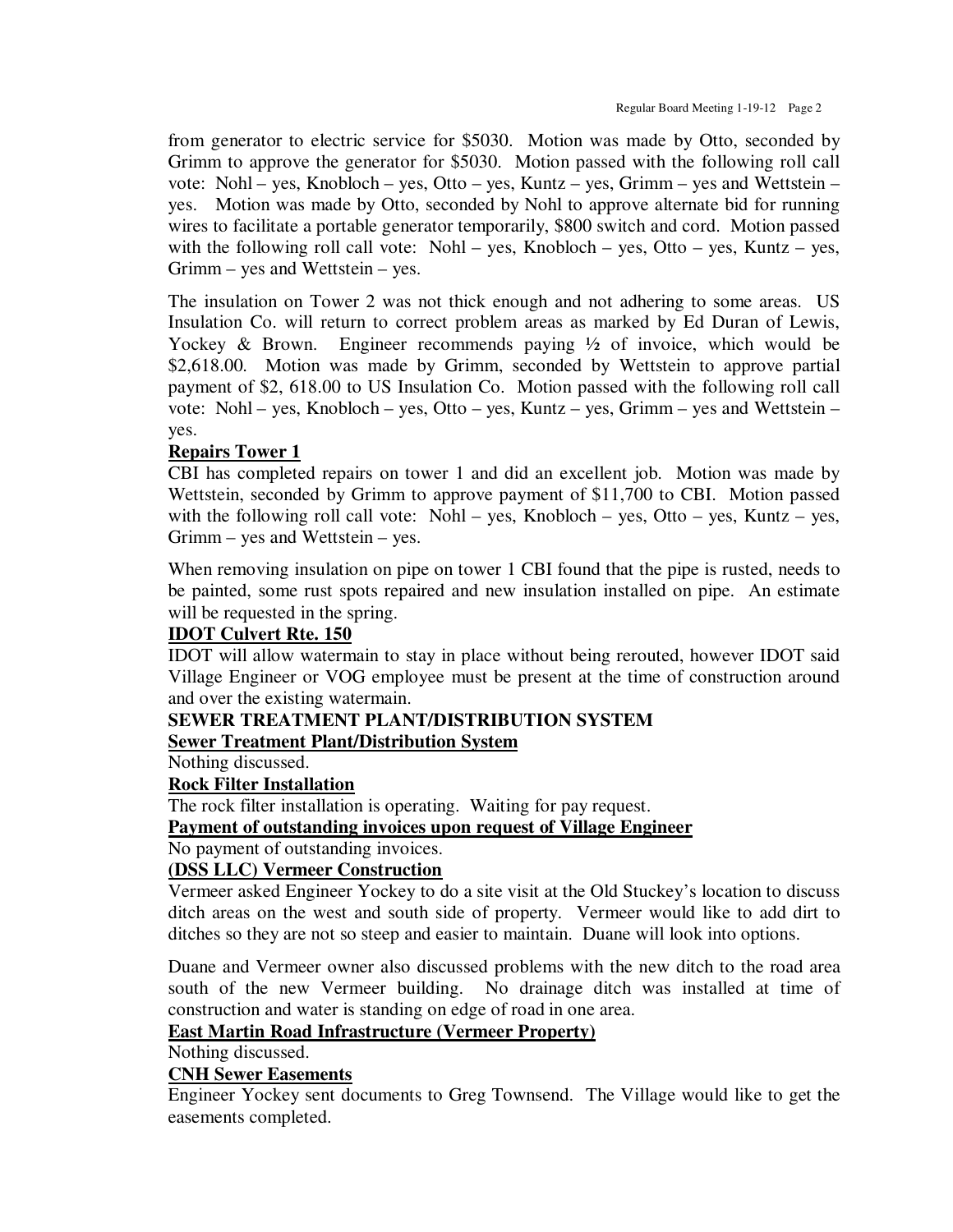## **IL Capital Plan Grant**

All paperwork has been completed and mailed to Representative Keith Sommers. Waiting for approval.

## **Executive Session – 2(c-11) under the Open Meetings Act to discuss pending litigation**

No Executive Session.

#### **Website Host Change**

This topic will be discussed at the next Regular Board Meeting.

## **Credit Card Payment Discussion**

This topic will be discussed at the next Regular Board Meeting.

## **Board of Appeals Ordinance**

Attorney Ierulli explained the duties and responsibility of this new Board.

#### **Appointment of Independent Contractor – Clark Property**

Motion was made by Grimm, seconded by Kuntz to approve appointment of Neutral Inspector, Scott Kelsey with Midwest Engineering Associates, Inc., as ordered by the court in the Clark Settlement Agreement. Motion passed with the following roll call vote: Nohl – yes, Knobloch – yes, Otto – yes, Kuntz – yes, Grimm – yes and Wettstein – yes.

#### **Montgomery Township Snowplowing Agreement/Fees**

Township would like to collect the fee for Snow Plowing services. The updated agreement will be voted upon next month.

## **Supplemental Appropriations Ordinance for Montgomery Township Intergovernmental Agreement for Snow Removal, Ordinance 12-01**

Motion was made by Nohl, seconded by Kuntz to amend appropriation 01-00427 Streets and Maintenance from \$22,500.00 to \$67,500.00. Motion passed with the following roll call vote: Nohl – yes, Knobloch – yes, Otto – yes, Kuntz – yes, Grimm – yes and Wettstein – yes.

## **Woodford County Mutual Aid Agreement**

Motion was made by Nohl, seconded by Wettstein to approve the Woodford County Mutual Aid Agreement. Motion passed with the following roll call vote: Nohl – yes, Knobloch – yes, Otto – yes, Kuntz – yes, Grimm – yes and Wettstein – yes.

## **West Robinson Street Storm Sewer**

The Village received the bill from Hoerr Construction regarding a possible storm sewer problem at the Apostolic Christian church parking lot. Drains in parking lot were vactored and televised. The Village was able to televise storm sewer from the intersection of Cleveland Street to East Robinson Street west to a point where the storm sewer reduces in size and could go further televising until a manhole can be installed in the storm sewer line. The work will be scheduled later in the year. Depending on further televising results the original invoice from Hoerr Construction will be discussed with church trustees at that time.

## **NEW BUSINESS**

## **Auditor's Contract**

Motion was made by Knobloch, seconded by Kuntz to approve the Auditor's contract not to exceed \$3675.00. Motion passed with the following roll call vote: Nohl – yes, Knobloch – yes, Otto – yes, Kuntz – yes, Grimm – yes and Wettstein – yes.